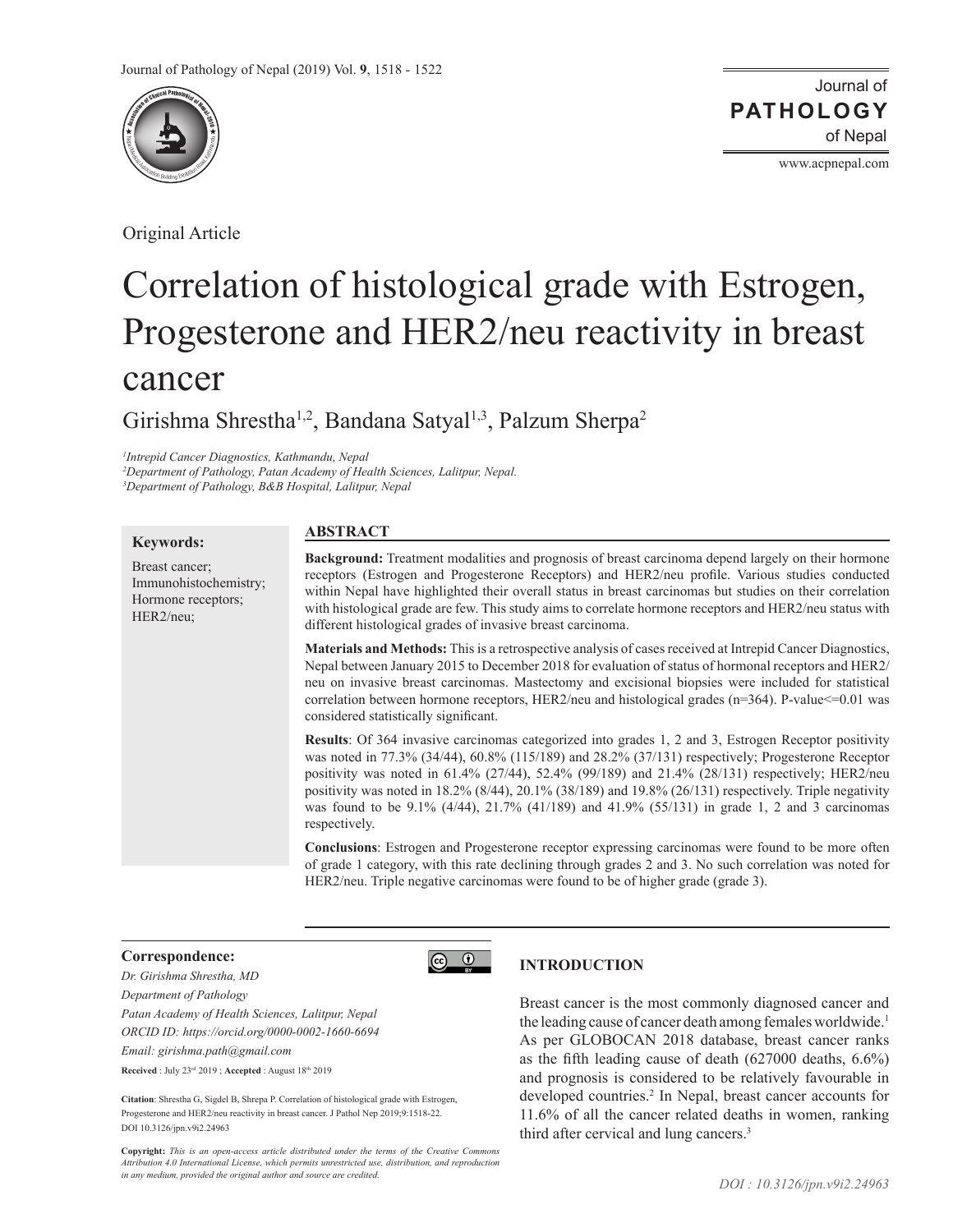All invasive breast carcinomas are routinely graded based on histological features, such as tubule/gland formation, nuclear pleomorphism and mitotic count. Significant association between histological grade and survival of patients has been demonstrated and it remains an independent prognostic factor for estrogen-receptor  $(ER)$  positive carcinomas.<sup>4-6</sup> Independent studies have highlighted negative relationship of ER/PR status with histological grade and similarly HER2/neu expression more in higher grade carcinomas.<sup>7-12</sup>

Assessment of hormone receptors and HER2/neu provides prognostic as well as predictive information on response to endocrine therapy and anti-HER2 targeted therapy respectively, and have become established procedures in routine management.<sup>13</sup> This study was carried out to analyze correlation of ER and Progesterone (PR) receptors, HER2/ neu status among different histological grades of invasive breast carcinomas.

## **MATERIALS AND METHODS**

This is a retrospective study of cases received from January 2015 to December 2018 at Intrepid Cancer Diagnostics. All cases received between January 2015 to December 2018 for evaluation of ER, PR and HER2/neu status were included.

Formalin fixed paraffin embedded tissues were received. 4µm sections were cut and slides were stained with Hematoxylin & Eosin (H&E) for morphological evaluation. Sections were evaluated by two pathologists and morphological interpretation, histological typing was done based on World Health Organization classification of tumors of breast.<sup>6</sup> All cases of invasive carcinoma were histologically graded according to Elston-Ellis modification of the Scarff-Bloom-Richardson grading system (Nottingham grading system). $14,15$ 

Further sections were obtained on poly-L-lysine coated slides and processed for immunohistochemistry using Dako / Agilent antibodies with antigen-antibody streptavidinbiotin technique. Allred/Quick scoring system was used for interpretation of ER and PR.<sup>6</sup> ASCO/CAP guideline was used for assessment of HER2/neu overexpression pattern on immunohistochemistry.16

Overall status of ER, PR, HER2/neu and triple negativity was analyzed among all cases of invasive breast carcinomas. Correlation between histological grade and immunohistochemical profile was evaluated on excisional biopsies and mastectomy specimens, that comprised 364 cases, while trucut biopsies, small biopsies, metastatic lesions were not included for this correlation. Statistical analysis was done using Statistical package for social sciences (SPSS) software, version 21. Chi-square test was used and P-value  $\leq 0.01$  was considered statistically significant.

## **RESULTS**

Total 477 cases of invasive breast carcinoma were received between January 2015 to December 2018 for evaluation of ER, PR, HER2/neu status. Patients' age ranged from 22 to 91 years with mean age at diagnosis being 50 years and median age 48 years. 469 (98.3%) were female, while 8 (1.7%) were male. Slight predominance of left breast was noted (54.3% left, 45.7% right).

Distribution of hormone receptors and HER2/neu status among different histological types of invasive carcinoma and their overall status are shown in tables 1 and 2. Among 8 male patients (Table 3), all 8 (100%) and 7 (87.5%) showed ER and PR positivity respectively. HER2/neu was uniformly negative and none showed triple negative status.

Out of 477 cases of invasive carcinomas, mastectomy and excisional biopsy specimens accounted for 364 cases and only these were included for statistical correlation between histological grade and ER, PR, HER2neu status.

Table 4 shows distribution of ER, PR, HER2/neu and triple

| carcinomas                                                  |                               |                               |                                      |       |
|-------------------------------------------------------------|-------------------------------|-------------------------------|--------------------------------------|-------|
| <b>Histological Type</b>                                    | <b>ER</b><br>Positive $(\% )$ | <b>PR</b><br>Positive $(\% )$ | HER <sub>2</sub><br>Positive $(\% )$ | Total |
| Invasive carcinoma of no special type                       | 224 (52)                      | 188(43.6)                     | 80 (18.6)                            | 431   |
| Carcinoma with medullary features                           | 1(11.1)                       | (0(0)                         | 1(11.1)                              |       |
| Invasive carcinoma, NST with apocrine differentiation       | 0(0)                          | 0(0)                          | 2(22.2)                              |       |
| Invasive lobular carcinoma                                  | 9 (100)                       | 9 (100)                       |                                      |       |
| Invasive carcinoma, NST with mucinous component             | 7 (100)                       | 7 (100)                       |                                      |       |
| Mixed invasive carcinoma, NST and lobular carcinoma         | 1 (25)                        | 1 (25)                        | (25)                                 |       |
| Invasive papillary carcinoma                                | 2 (100)                       | 1 (50)                        | l (50)                               |       |
| Metaplastic carcinoma                                       |                               |                               |                                      |       |
| <b>Mucinous carcinoma</b>                                   | 2 (100)                       | 2 (100)                       |                                      |       |
| Invasive carcinoma, NST with neuroendocrine differentiation | 1(100)                        | (100)                         |                                      |       |
| Secretory carcinoma                                         | 100)                          |                               | ( ) ( 0 )                            |       |

**Table 1: Distribution of hormone receptors and HER2/neu status among various histological types of invasive**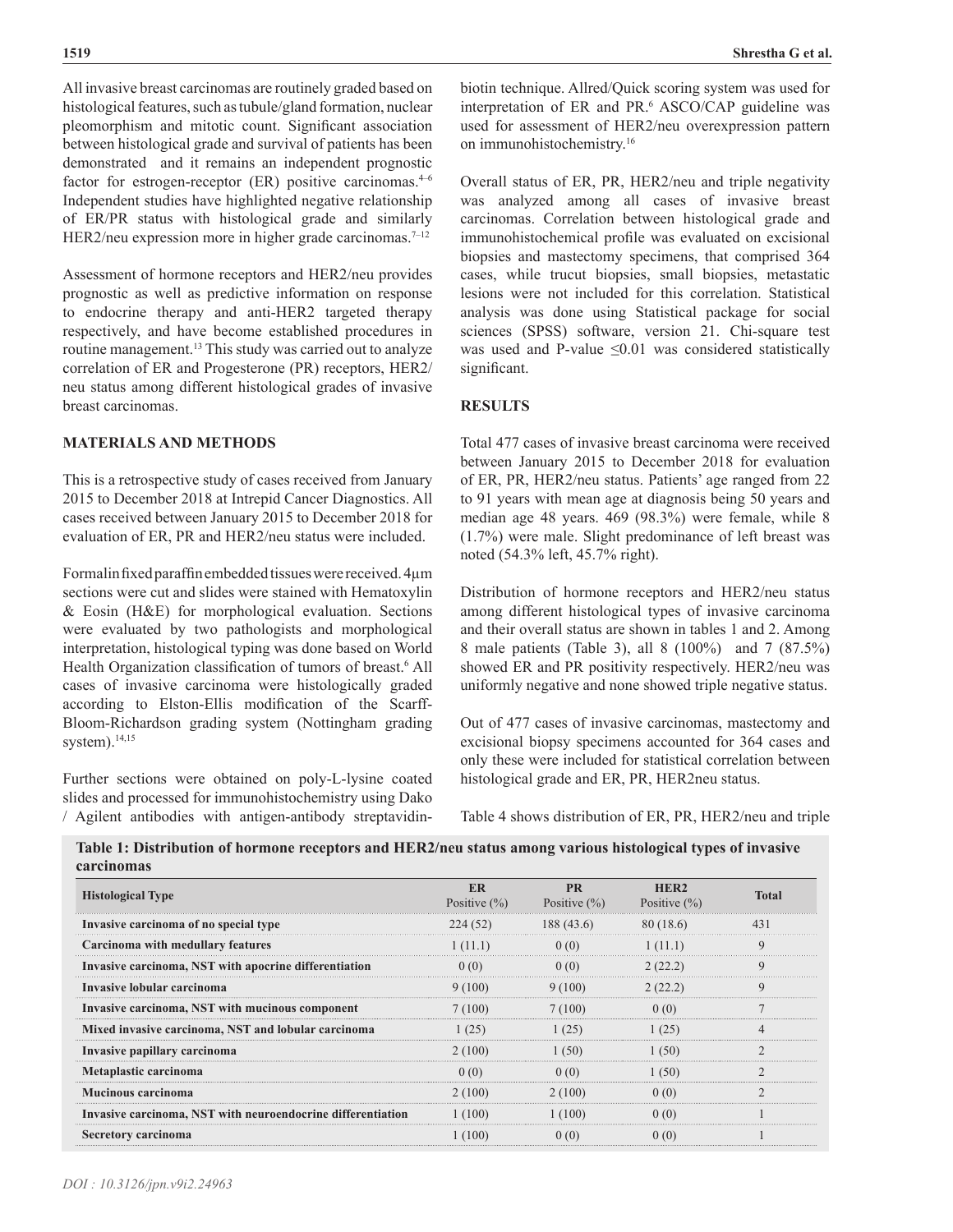# **Table 2: Overall distribution of hormone receptors and HER2/neu status among all invasive carcinomas**

|                      | ER(%)                    | PR(%)  | HER2/neu $(\% )$ | TRIPLE     |
|----------------------|--------------------------|--------|------------------|------------|
|                      | 248 (52)                 | (43.8) |                  |            |
| $\therefore$ egative | 229 (48)                 | (56.2) | 297(62.3)        |            |
|                      | $\overline{\phantom{a}}$ |        |                  | $(26.8\%)$ |
|                      |                          |        |                  |            |

#### **Table 3: Distribution pattern of hormone receptors and HER2/neu status in male patients**

|                 | ER(%)  | PR(%)   | HER2/neu $\left(\frac{9}{6}\right)$ | <b>TRIPLE</b><br><b>NEGATIVE</b> |
|-----------------|--------|---------|-------------------------------------|----------------------------------|
| <b>Positive</b> | 8(100) | 7(87.5) | 0(0)                                |                                  |
| <b>Negative</b> | 0(0)   | (12.5)  | 8 (100)                             | 0(0)                             |
| <b>Total</b>    |        |         |                                     |                                  |

## **Table 4: Distribution of hormone receptors and HER2/neu status among invasive carcinomas of different histological grades and their statistical correlation.**

| <b>Histological grade</b> | <b>ER Positive</b><br>$n$ (%) | <b>PR Positive</b><br>$($ %) | <b>HER2/neu Positive</b><br>$(y_0)$ | <b>Negative</b> | l`otal |
|---------------------------|-------------------------------|------------------------------|-------------------------------------|-----------------|--------|
|                           |                               | 27 (61.4)                    |                                     |                 |        |
| Grade 2                   |                               |                              |                                     | 41 (21.6)       |        |
|                           |                               |                              | 19.81                               | (41.9)          |        |
|                           |                               |                              |                                     |                 | -      |
| Fotal                     |                               |                              |                                     |                 |        |

**Table 5: Hormone receptor and HER2/neu status identified in various studies**

| Author                         | No. of cases  | $ER + (%)$           | HER2/neu+ $(\%)$<br>$PR + (\frac{9}{6})$ |      | <b>Triple Negative (%)</b> |  |
|--------------------------------|---------------|----------------------|------------------------------------------|------|----------------------------|--|
| Nepal $B^{12}$                 |               |                      |                                          |      |                            |  |
| Singh Shrestha J <sup>18</sup> | 124           | 39.51                | 37.89                                    | 603  | 32.87                      |  |
| Thapa $B^{24}$                 |               | 46.9 ( $ER&/or PR$ ) |                                          | 24 0 |                            |  |
| Pathak TB <sup>20</sup>        | $\mathcal{R}$ | 27.94                | 19 11                                    |      |                            |  |
| Dayal $A^7$                    |               |                      | 35.5                                     | 213  |                            |  |
| Muhammad $K^{25}$              |               |                      | າດ 1                                     |      |                            |  |
| Jovici M <sup>9</sup>          |               |                      |                                          |      |                            |  |
| Emmanuel $I^{10}$              |               |                      | 28.6                                     |      |                            |  |
| Geethamala $K8$                | 100           | 54                   |                                          |      | 20                         |  |
| <b>Current study</b>           |               |                      |                                          |      |                            |  |

negativity status among invasive carcinomas of different histological grades. Statistically significant correlation was noted for ER and PR with lower grade carcinomas expressing hormone receptors more often than higher grade carcinomas. No such statistical significance was noted for HER2/neu. Significant correlation with histological grade was noted for triple negative tumors.

## **DISCUSSION**

In present study, mean age of patients was 50 years with peak distribution among 45-55 years age group, comparable to other studies done within Nepal.<sup>17,18</sup>

Overall rate of ER/PR positivity (52%/43.8%) is similar to findings of Geethamala K (54%/52%), Dayal A (56.9%/35.5%) and Nepal B (46.9% / 48.9%) in studies conducted within Nepal as well as neighboring Asian countries.7,8,19 Analysis of various other studies done within Nepal reveal ER/PR positivity status ranging from 20% to 48.9 percent.17–20 This finding, however, is different from studies done primarily in western, more developed regions, where positivity was found to be high, as much as  $80\%$ .<sup>6,21</sup> Same holds true for PR, for which positivity was noted upto 70%.<sup>6</sup> The differing results raise the possibility of different genetic signature of breast cancers occurring among women of Asian population.

With respect to correlation of the histological grade with hormone receptors and HER2/neu status, most grade 1 carcinomas were ER/PR positive, while reverse held true for grade 3 carcinomas with p-value  $\leq 0.01$ . Finding is in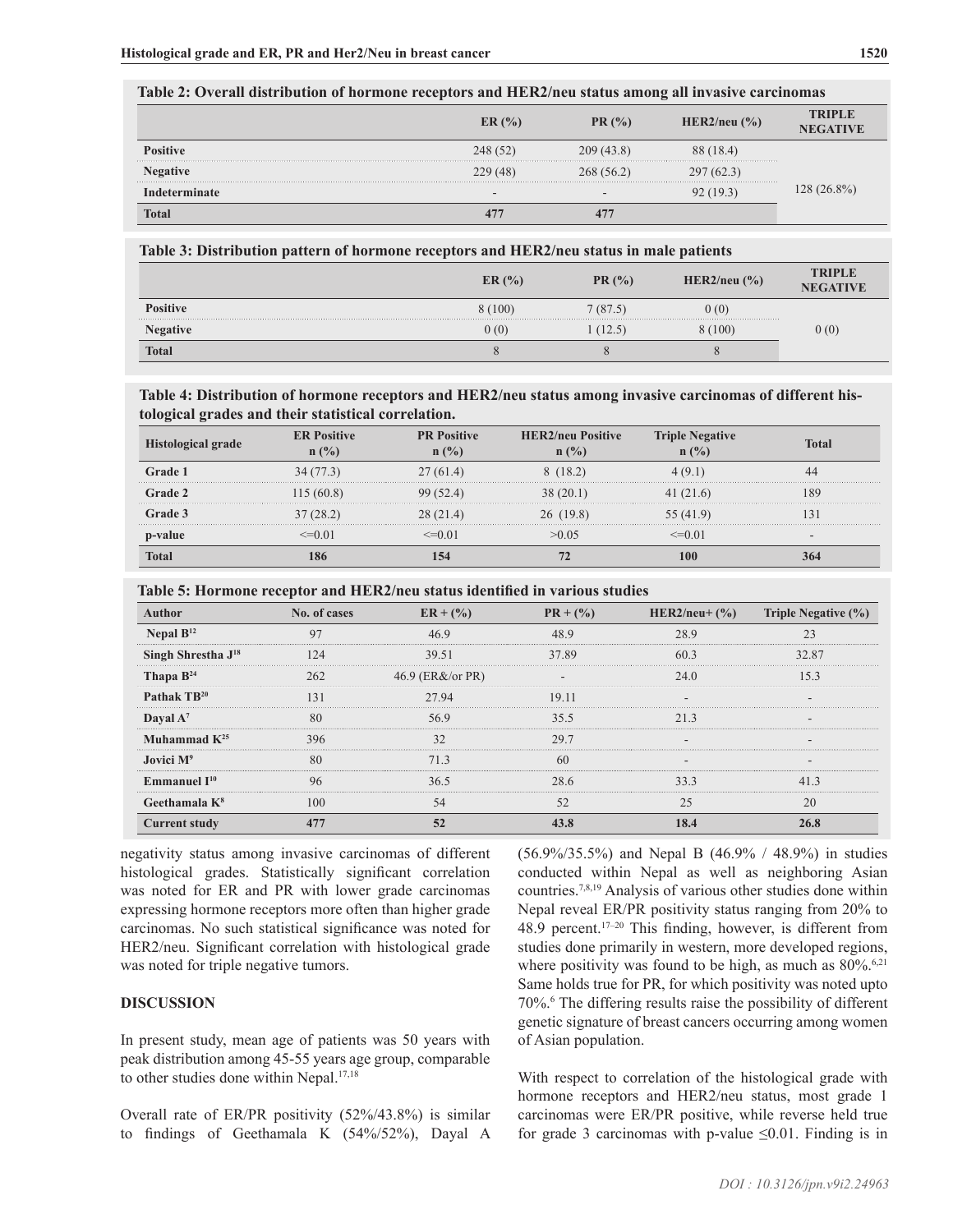| No. of cases<br>Author  |                        | Correlation with histological grade |                  |                 |                        |               |              |                        |                         |      |
|-------------------------|------------------------|-------------------------------------|------------------|-----------------|------------------------|---------------|--------------|------------------------|-------------------------|------|
|                         |                        | <b>Grade I</b>                      |                  |                 | <b>Grade II</b>        |               |              | <b>Grade III</b>       |                         |      |
|                         | $ER+$<br>$\frac{9}{6}$ | $PR+$<br>$($ %)                     | $HER+$<br>$($ %) | $ER+$<br>$($ %) | $PR+$<br>$\frac{9}{6}$ | $HER+$<br>(%) | $ER+$<br>(%) | $PR+$<br>$\frac{9}{6}$ | $HER+$<br>$\frac{9}{6}$ |      |
| Muhammad $K^{25}$       | 195                    | 19                                  | 179              |                 | 38                     | 36.0          |              | 33                     | 28.4                    |      |
| <b>Jovici</b> $M^9$     | 80                     | 100                                 | 100              |                 | 76.4                   | 61.6          |              | 41.2                   | 35.3                    |      |
| Emmanuel $I^{10}$       | 96                     | 33.3                                | 27.8             | 27.78           | 37.9                   | 27.6          | 41.4         | 37.5                   | 31.3                    | 25 O |
| Nisa $A^{11}$           | ۱۲۵                    | 70                                  | 70               |                 | 48.2                   | 36.1          | 22.9         | 3.5                    |                         | 31.6 |
| Pathak TR <sup>20</sup> | 131                    | 59.3                                | 37               |                 | 26.3                   | 18.8          |              | 3.4                    | 34                      |      |
| <b>Mittal</b> $A^{26}$  | 62                     | 26                                  | 26               |                 |                        |               |              |                        |                         |      |
| Geethamala $K^8$        | 100                    | 84.2                                | 78.9             | 15.8            | 66.7                   | 64.9          | 27.8         | 7.4                    | 7.4                     | 26.4 |
| <b>Current Study</b>    | 364                    | 77.3                                | 61.4             | 18.2            | 60.8                   | 52.4          | 20.1         | 28.2                   | 21.4                    | 19.8 |

**Table 6: Distribution of hormone receptors and HER2/neu status among different histological grades identified in various studies**

agreement with that elucidated by many other studies. $8,9,20,22$ This concurs with the accepted fact that ER, PR positive carcinomas tend to be of good prognosis and likewise, more of them would fall in grade 1 category.

No significant correlation was noted between HER2/neu and histological grade with 18.2%, 20.1% and 19.8% positivity in grade 1, 2 and 3 respectively, similar to studies conducted by Dayal A, Geethamala K and Emmanuel.<sup>7,8,10</sup> Findings appear to vary among studies, some exhibiting significant correlation.11,12 It does seem likely that carcinomas with HER2/neu positivity would cluster more in grade 3 category, considering HER2/neu positivity signify a poorer prognosis. It's apt to point out the limitation of this study with this regard, as fluorescence in situ hybridization (FISH) analysis for HER2/neu overexpression on indeterminate cases could not be done due to financial constraints and results could have varied if otherwise.

Triple negative breast cancers constituted 26.8% overall, with increasing trend from grade 1 through grade 3 invasive carcinomas (Table 4). Studies conducted within Nepal show triple negative cancers to range from 15.3% up to 41.3%. (17,18,20,23,24) Studies have shown that triple negative carcinomas vary with ethnicity and have documented a higher incidence in African women compared to Caucasians.<sup>10,12</sup>

# **CONCLUSIONS**

Immunohistochemical profile of different histological grades and types of invasive carcinomas in current study appear similar to those conducted in Indian subcontinent. However, studies from western, more developed regions show higher percentage of ER/PR positive carcinomas, indicating a possible differing gene signature of breast carcinomas occurring within Nepal and nearby Asian countries. Proper identification of HER2/neu overexpression by FISH is strongly recommended for all cases that show indeterminate IHC staining pattern.

## **Acknowledgment**

Authors would like to express sincere gratitude to Ms. Manju Bajracharya for technical support.

# **Conflict of interests:** None

## **REFERENCES**

- 1. Bray F, Ferlay J, Soerjomataram I, Siegel RL, Torre LA, Jemal A. Global cancer statistics 2018: GLOBOCAN estimates of incidence and mortality worldwide for 36 cancers in 185 countries. CA Cancer J Clin. 2018 Nov;68(6):394-424. [Crossref](https://doi.org/10.3322/caac.21492)
- 2. IARC. Latest Global Cancer Data, 2018. World Heal Organ [Internet]. 2018;(September):13-5. [Crossref](http://www.who.int/cancer/PRGlobocanFinal.pdf)
- 3. World Health Organization Cancer Country Profiles, 2014. [Crossref](https://www.who.int/cancer/country-profiles/npl_en.pdf?ua=1)
- 4. Rakha EA, El-Sayed ME, Menon S, Green AR, Lee AHS, Ellis IO. Histologic grading is an independent prognostic factor in invasive lobular carcinoma of the breast. Breast Cancer Res Treat. 2008;111(1):121-7. [Crossref](https://doi.org/10.1007/s10549-007-9768-4)
- 5. Rakha EA, El-Sayed ME, Lee AHS, et al. Prognostic Significance of Nottingham Histologic Grade in Invasive Breast Carcinoma. J Clin Oncol 2008;26(19):3153-8. [Crossref](https://doi.org/10.1200/JCO.2007.15.5986)
- 6. S.R L, Ellis IO, Schnitt S j., Tan PH, van de Vijver MJ. WHO Classification of Tumours of the Breast [Internet]. 4th ed. IARC. IARC: Lyon 2012; 2012. [Crossref](http://link.springer.com/10.1007/s00292-008-1064-5)
- 7. Dayal A, Shah RJ, Kothari S, Patel SM. Correlation of Her-2/neu status with estrogen, progesterone receptors and histologic features in breast carcinoma. Ann Pathol Lab Med. 2016;3(5):A-476- 83. **[Crossref](https://pdfs.semanticscholar.org/a83f/06d00cd9946ef3391319e7c86130ec9cebde.pdf)**
- 8. Geethamala K, V SM, Vani BR, Rao S. Histopathological Grade Versus Hormone Receptor Status In Breast Carcinoma- Treasure The Past. International Journal of Biomedical Research: 2015; 6(07): 466-71. DOI: [Crossref](http://dx.doi.org/10.7439/ijbr)